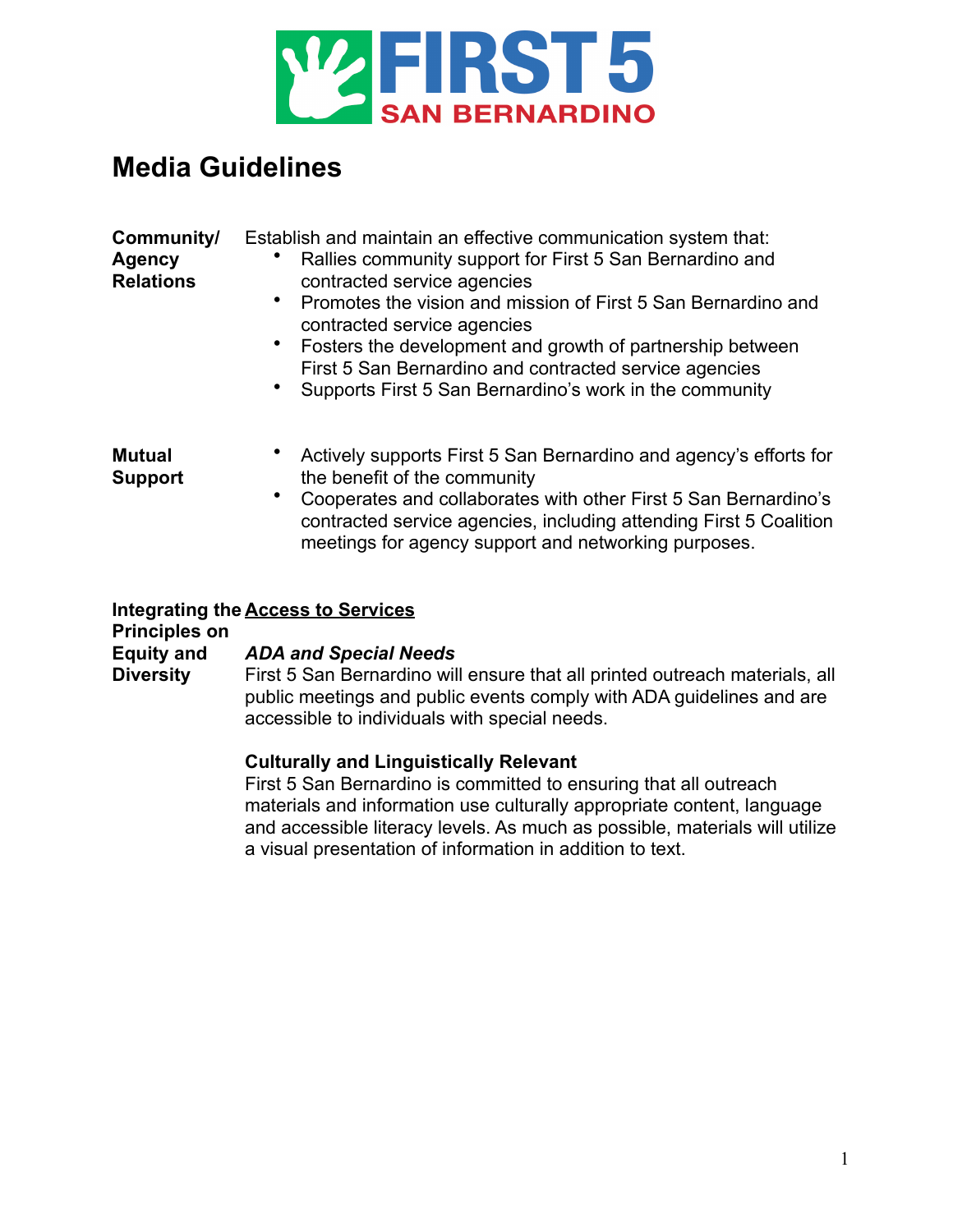#### **Marketing Overview Message #1 -** *The importance of the first five years of a child's life*

# **Community Education**

First 5 San Bernardino seeks to educate the public of the importance of the first five years of a child's life and the steps people can take to ensure that all children enjoy optimal physical, cognitive, emotional and social well-being. Our intent is to support and supplement state Commission public education efforts.

### **Message #2 –** *First 5 San Bernardino has invested in resources for children and families*

# **Community Outreach**

First 5 San Bernardino has a vested interest in relaying the importance of the investments we've made. By marketing our partner's programs, we are ensuring that children and families in San Bernardino County access needed services and we are communicating the value of our partners and agencies with which we do business.

# **Message #3 –** *First 5 San Bernardino is making an impact to improve the lives of children in San Bernardino County*

# **Community Awareness**

The Children and Families Act of 1998, Proposition 10, has allowed First 5 San Bernardino to make a significant impact in improving the lives of children and families in San Bernardino County. We seek to make the public aware of the positive outcomes that have been achieved as a result of First 5 San Bernardino's investments. We especially strive to reach those who interact with young children and are involved in the health and nurturing of children under five years of age. Our intent is to create advocates of First 5 San Bernardino in an effort to continue the work that we do for children and families in need.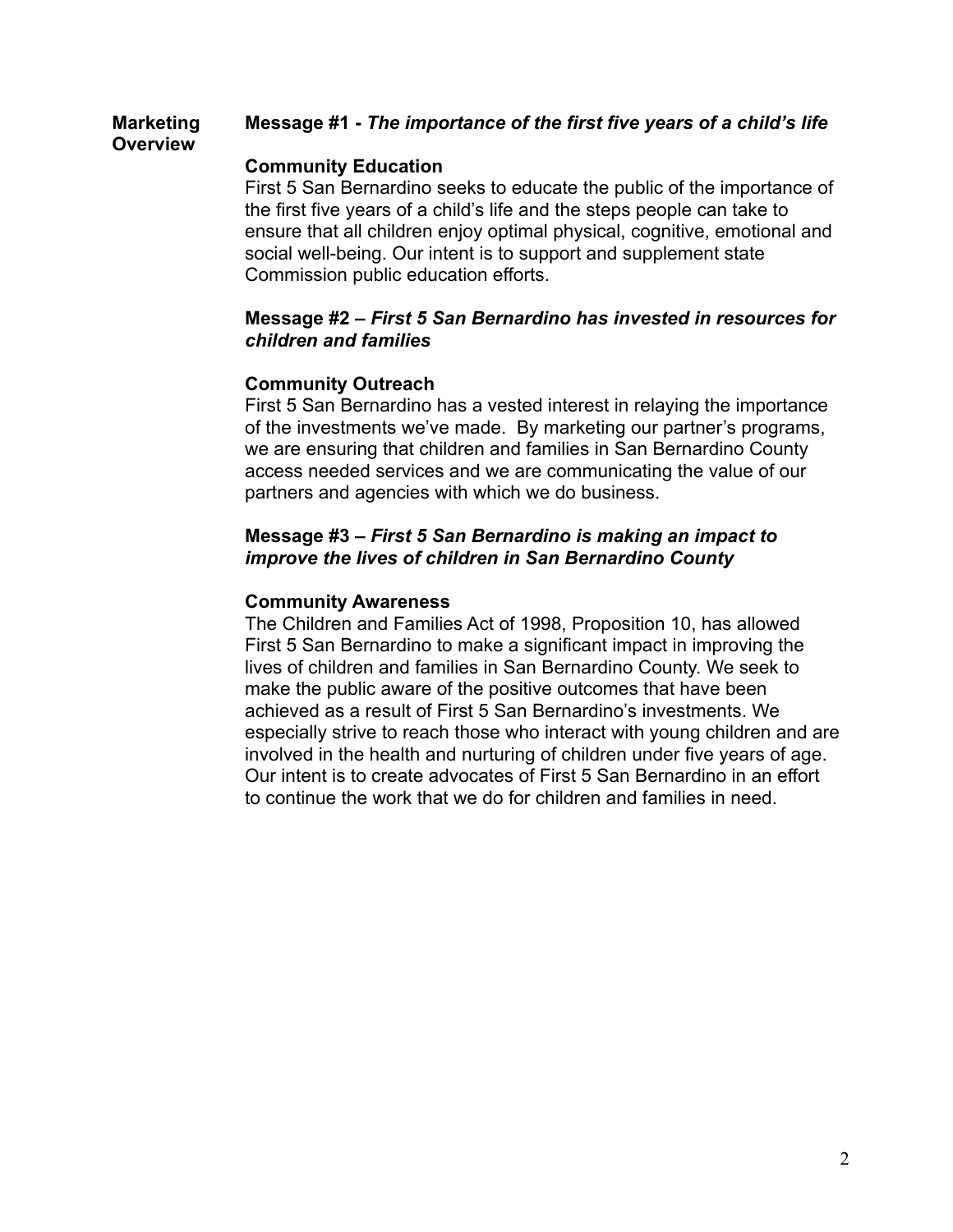#### **First 5 San Educational Materials**

**Bernardino Attribution Standards** Educational materials are items such as brochures, workbooks, posters, videos, curricula, or games. Materials (in print or electronic formats) produced and distributed for First 5 San Bernardino programs shall include the appropriate attribution.

### **Promotional Materials**

Commission attribution shall be included on promotional items such as flyers, banners and other types of signage. However, acknowledgment may be omitted when space limitation is an issue (e.g., buttons, pencils, pens, etc.).

### **Media Relations**

**Work to promote the visibility of First 5 San Bernardino and your agency in the**  board meetings shall also include reference to First 5 San Bernardino's Attribution to First 5 San Bernardino shall be included in any information distributed to media for the purpose of publicizing a First 5 San Bernardino program. This information may include news releases and advisories, Public Service Announcements (PSAs), television and radio advertisements, and calendar/event listings. Media activities such as news conferences, story pitching, and editorial

### **Logo Usage**

**community!** program support.

Use of the First 5 San Bernardino logo is permitted and encouraged, and can be provided in print or electronic formats. This should include, but is not limited to the use of the First 5 San Bernardino logo on:

- Letterhead
- Public Service Announcements and Media Releases
- Advertisements, Signs
- Brochures and posters
- Flyers and announcements
- Videos, Websites, Newsletters
- Community entrances

### *All printed materials using the First 5 San Bernardino logo, including those above, must be pre-approved by First 5 San Bernardino.*

The following is an example of investment attribution that you can adapt: "This project is made possible by an investment from First 5 San Bernardino."

Sale or distribution of merchandise may not include the First 5 San Bernardino logo without prior permission of First 5 San Bernardino.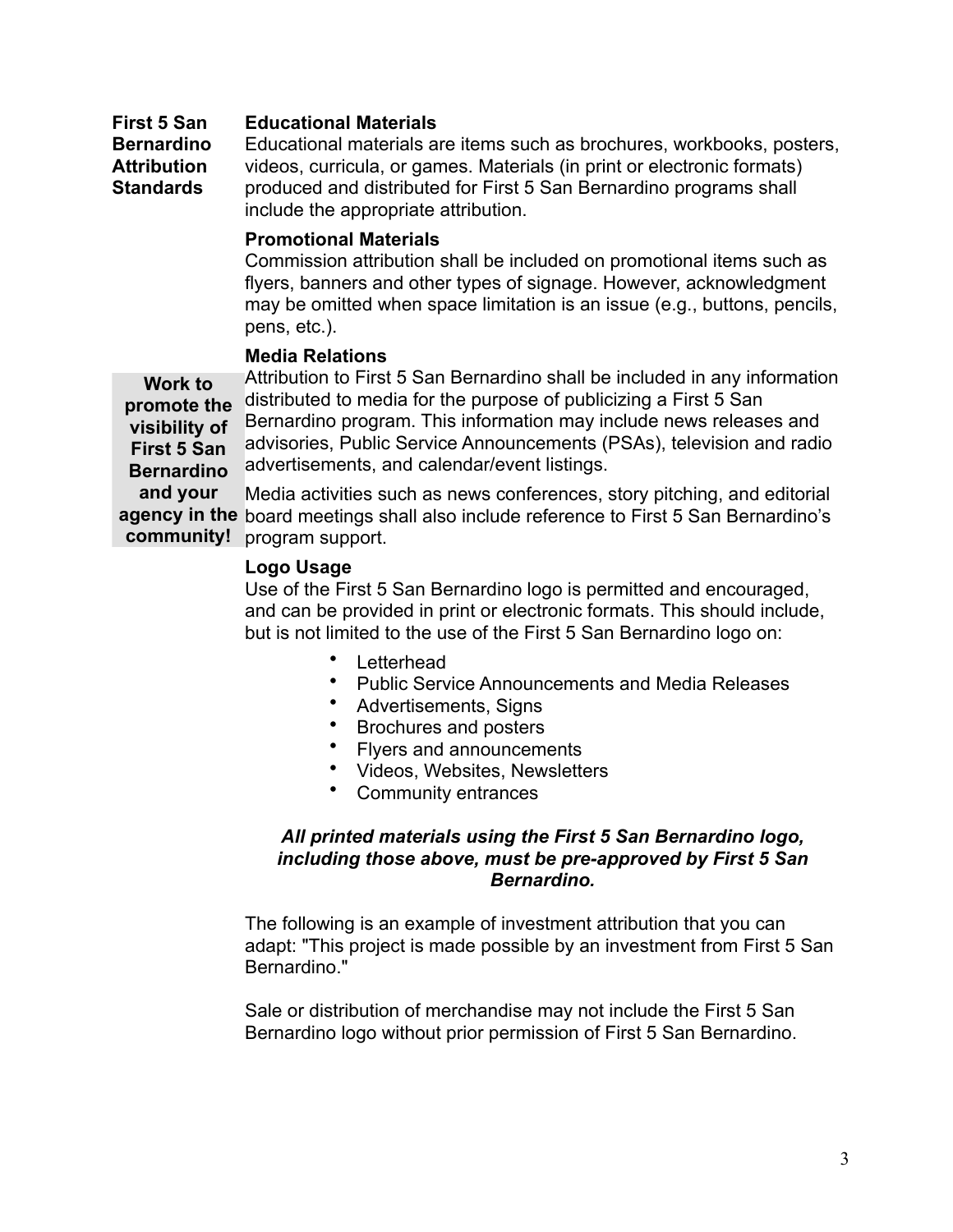**Logo SpecificsThere are four versions of the logo:**



# **Tagline**

In addition to the logo itself, First 5 San Bernardino uses a tagline in our community outreach and advertising, to help communicate our message: "Small Hands, Big Results"

# **Program Name**

Consistency in writing the program's name is as important as correct usage of the logo. The program's official name is First 5 San Bernardino, and should always be referred to in text as shown here:

# **First 5 San Bernardino**

(With a space between First and 5, and a space between 5 & San Bernardino.)

It should NOT be written: